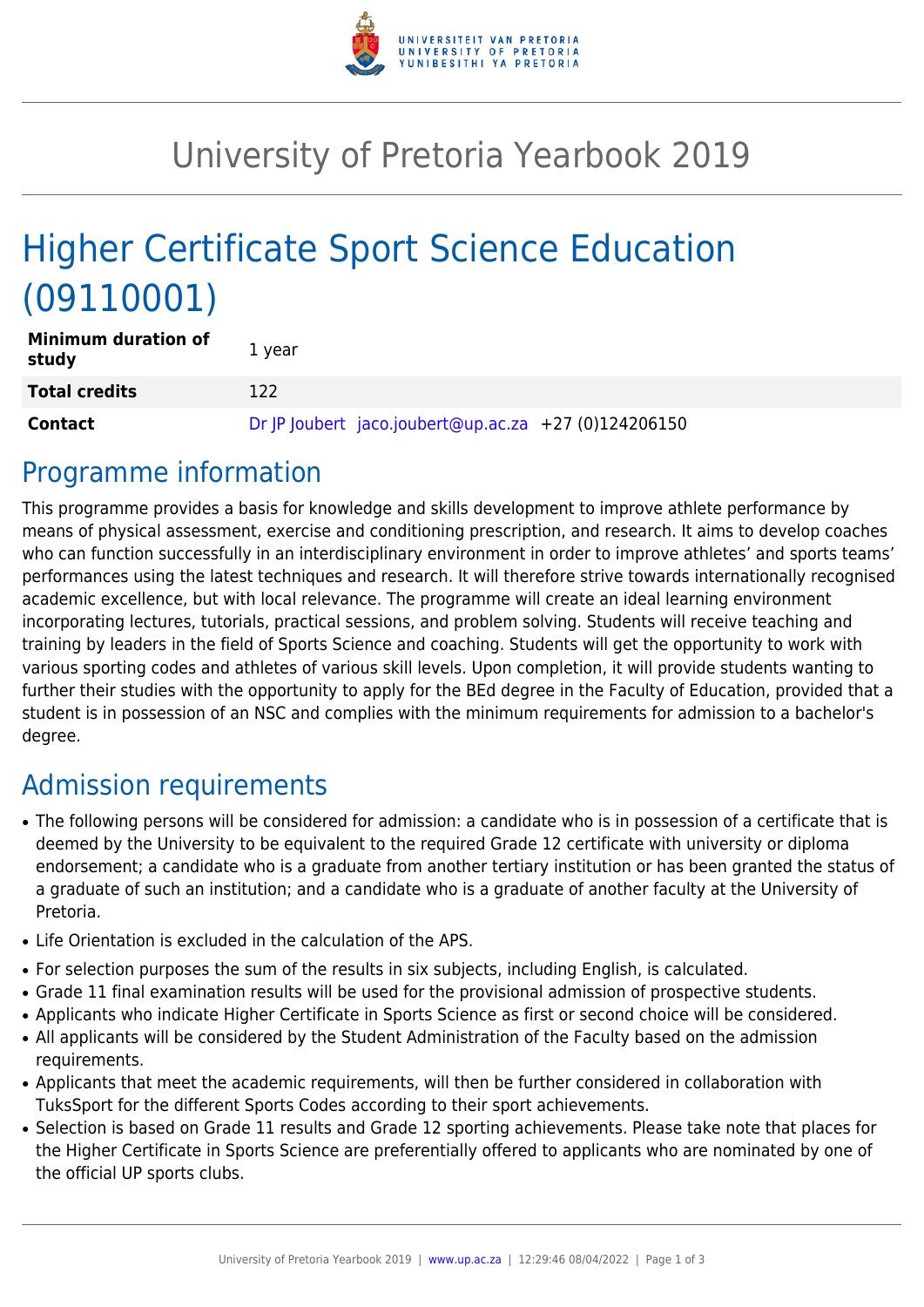

#### **Minimum requirements Achievement level English Home Language or English First Additional Language APS**

NSC/IEB AS Level

4 D **20**

\* Cambridge A level candidates who obtained at least a D in the required subjects, will be considered for admission. International Baccalaureate (IB) HL candidates who obtained at least a 4 in the required subjects, will be considered for admission.